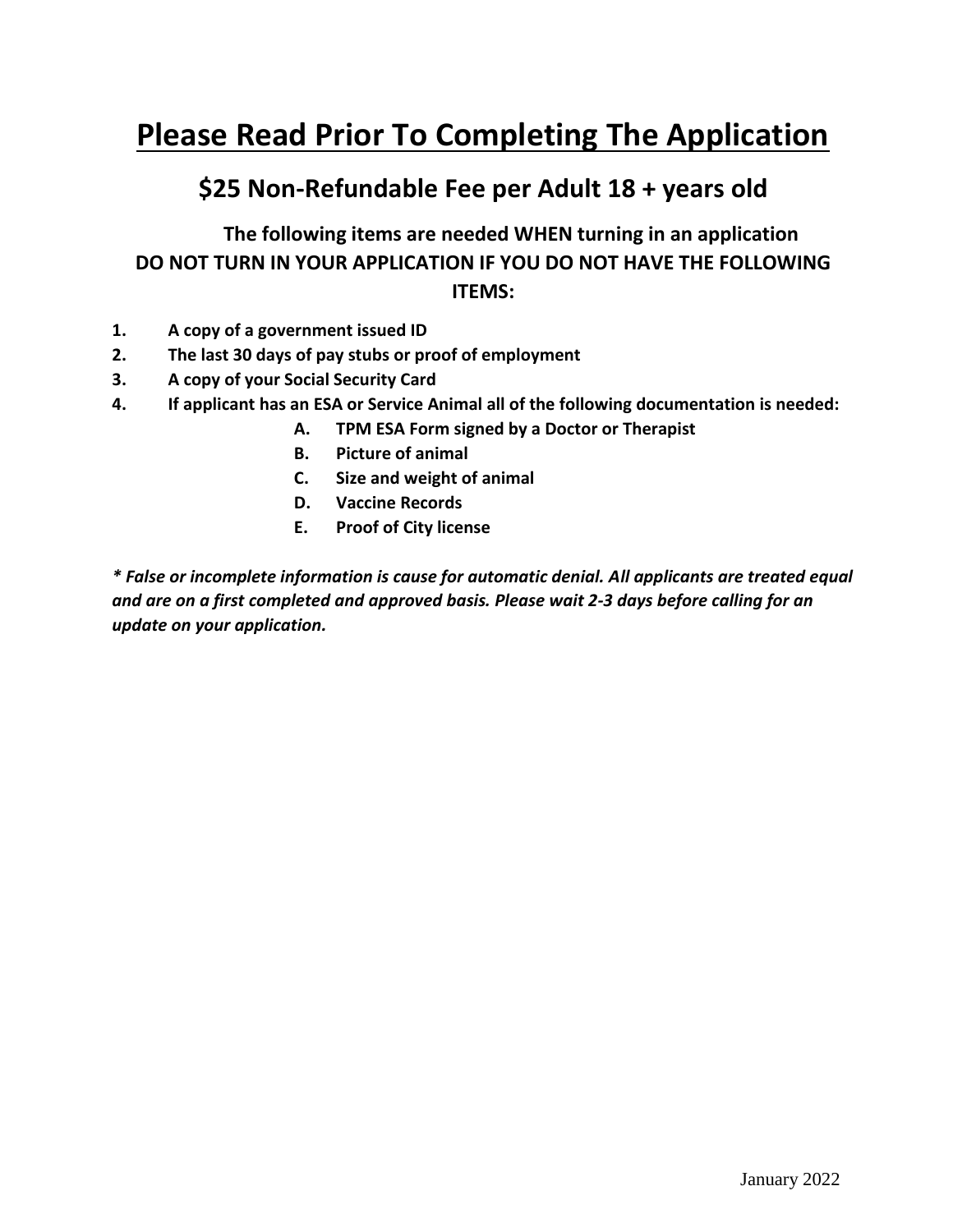

**TPM, Inc.**

2230 N University Parkway Suite 7A Provo UT 84604

PHONE: (801) 375-6719 **FAX:** (801) 375-6732 **WEB SITE ADDRESS:** www.tpmrents.com

## **RENTAL STANDARDS Read Carefully BEFORE Applying**

"Total property management" SINCE 1976<br>
WEB SITE ADDRESS: WWW.tpmrents.com<br>
WEB SITE ADDRESS: WWW.tpmrents.com<br>
SITE ADDRESS: WWW.tpmrents.com<br>
SITE CORD AQUIS<br>
SURFORE Applying<br>
Reaction for tenang-standards on a first ap The following standards will be used to judge your application for tenancy. You must meet these to qualify to sign a rental agreement with TPM, Inc. All applicants are judged on the same standards on a first approved application basis. Any intentionally or knowingly false information will be sufficient cause for rejection of your application or eviction after the fact. Missing information will put your application on hold until the information is received. If you do not meet the standards, don't waste the application fee.

- **\$25 NON-REFUNDABLE APPLICATION FEE:** Each applicant over the age of 18 must pay an application fee and consent to a background check. Co-signers, if needed, must also pay an application fee and give the same consent as other applicants. Average time to process an application is **24-48 hours**.
- PHOTO IDENTIFICATION: All applicants over the age of 18 must provide current government issued driver's license or photo identification at the time of application.
- **REFERENCES:** You will be asked to provide two personal references that can vouch for your character.
- **CREDIT HISTORY:** We will run a credit report for each applicant. Credit scores are not the criteria; we consider all activity on your credit report. All credit and collection accounts must be current or paid in full.
- **EMPLOYMENT REQUIREMENTS:** Ideally, employment history should show that the applicant has been employed with their current employer for at least 6 months. Applicants who are new in the area, newly hired, recently graduated, retired, etc… may need a larger deposit, last month's rent, a cosigner, or information from the previous employer, depending on the individual situation. Employment information for the current year will be verified, self-employed applicants will need last year's tax return.
- **INCOME REQUIREMENTS:** Rent amount must be no more than 40% of the total combined net monthly income of all adults living in the rental. If the property owner agrees, applicants who do not have the requisite income may be considered if they provide a co-signer.
- **RENTAL HISTORY:** Applicant must provide the name and contact information for their previous two landlords. If the applicant was a homeowner, they must provide proof of mortgage or ownership. Applicants will not be approved if they have recently been evicted with cause, had serious defaults in recent lease agreements, or if they owe any money to a prior landlord.
- **CRIMINAL HISTORY:** Your application will be rejected if you have been convicted in the last 5 years of any crime against person or property that would present a threat to the owners, neighbors, or the rental property. Applicants on probation or parole must provide contact information for their probation/parole officer. Applicants on a publicly available list of offenders who are required to publish their address will be denied.
- **MAXIMUM OCCUPANCY:** The rule is 2 people per bedroom, plus one. Most cities allow 3 singles in a unit, more, only if it's allowed by the applicable local zoning laws.
- **PETS:** All units are considered "no pets" unless the unit is specifically advertised as pet friendly. Pet friendly units have their own set of requirements.
- **SMOKING:** No smoking in or on the property.
- **SECURITY DEPOSIT:** If your application is approved you will be notified. You will then have 24 hours from the notification of your approval to sign the lease agreement. If you do not, then other applicants may be considered and given the opportunity to sign the lease. The SECURITY DEPOSIT is due upon signing, in the form of a check or money order. We do not accept cash or credit/debit cards.

**We are committed to offering equal housing opportunities. We do not discriminate against anyone on the basis of race, color, religion, sex, handicap, family status, source of income, or national origin.**

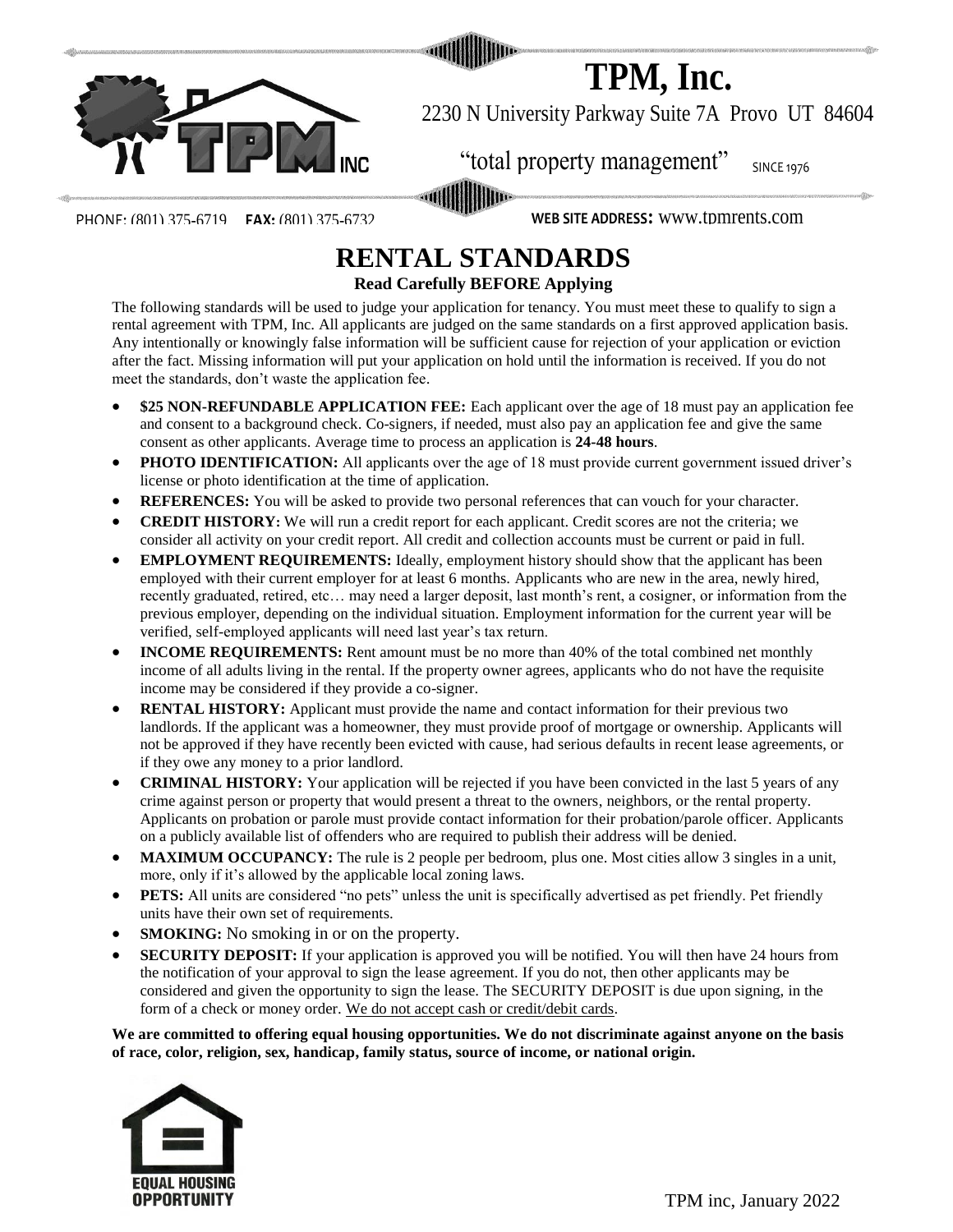|                                                                                                                                  | TPM, Inc.                                                                                                                                       |                                                   |                                                  |  |  |  |
|----------------------------------------------------------------------------------------------------------------------------------|-------------------------------------------------------------------------------------------------------------------------------------------------|---------------------------------------------------|--------------------------------------------------|--|--|--|
|                                                                                                                                  |                                                                                                                                                 | 2230 N University Parkway Suite 7A Provo UT 84604 |                                                  |  |  |  |
|                                                                                                                                  |                                                                                                                                                 | "total property management" SINCE 1976            |                                                  |  |  |  |
| PHONE: (801) 375-6719  FAX: (801) 375-6732                                                                                       |                                                                                                                                                 | WEB SITE ADDRESS: WWW.tpmrents.com                |                                                  |  |  |  |
|                                                                                                                                  | <b>RENTAL APPLICATION</b>                                                                                                                       |                                                   |                                                  |  |  |  |
|                                                                                                                                  | INCOMPLETE FORMS WILL NOT BE CONSIDERED<br>Unless advertised differently, the property owners have set strict NO SMOKING and NO PETS standards. |                                                   |                                                  |  |  |  |
|                                                                                                                                  | Information on special accommodations available upon request.                                                                                   |                                                   |                                                  |  |  |  |
| Nosotros no hablamos español. Necesitamos la comunicacion con todas las personas en la aplication. TPM Inc. no sera responsible  | si no entiende los detalles de su contracto, por favor, haga que alguien se lo traduzca.                                                        |                                                   |                                                  |  |  |  |
| Date Property Applied For<br>> A separate application is necessary for each person over 18 years old <                           |                                                                                                                                                 |                                                   |                                                  |  |  |  |
| HOW DID YOU FIND THIS PROPERTY? Tpmrents.com __KSL__Zillow__Facebook__Friend__Other_________________                             |                                                                                                                                                 |                                                   |                                                  |  |  |  |
| How many adults and children will occupy the home? Adults_______________Children____________________                             |                                                                                                                                                 |                                                   |                                                  |  |  |  |
| Will you be receiving Utah County Housing? Yes_____ No_____Provo City Housing? Yes_____ No______                                 |                                                                                                                                                 |                                                   |                                                  |  |  |  |
|                                                                                                                                  |                                                                                                                                                 |                                                   |                                                  |  |  |  |
| Will there be a pet, service animal, or emotional support animal (ESA)?                                                          |                                                                                                                                                 |                                                   |                                                  |  |  |  |
|                                                                                                                                  |                                                                                                                                                 |                                                   |                                                  |  |  |  |
| **For each category of animal, there are some specific forms that must be filled out. Before submitting your                     |                                                                                                                                                 |                                                   |                                                  |  |  |  |
| application, obtain these forms at the TPM, Inc. office. A service animal or ESA request, not disclosed here, will               |                                                                                                                                                 |                                                   |                                                  |  |  |  |
| only be considered after 4 months of tenancy.                                                                                    |                                                                                                                                                 |                                                   |                                                  |  |  |  |
|                                                                                                                                  |                                                                                                                                                 |                                                   |                                                  |  |  |  |
|                                                                                                                                  |                                                                                                                                                 |                                                   |                                                  |  |  |  |
|                                                                                                                                  |                                                                                                                                                 |                                                   |                                                  |  |  |  |
|                                                                                                                                  |                                                                                                                                                 |                                                   |                                                  |  |  |  |
| Reason for moving<br><u>example</u>                                                                                              |                                                                                                                                                 |                                                   | the control of the control of the control of the |  |  |  |
| How long at present address? Year's ________ Months ________ Do you have a contract? _________                                   |                                                                                                                                                 |                                                   |                                                  |  |  |  |
|                                                                                                                                  |                                                                                                                                                 |                                                   |                                                  |  |  |  |
|                                                                                                                                  |                                                                                                                                                 |                                                   |                                                  |  |  |  |
|                                                                                                                                  |                                                                                                                                                 |                                                   |                                                  |  |  |  |
| How long at present address? Year's Months                                                                                       |                                                                                                                                                 |                                                   |                                                  |  |  |  |
|                                                                                                                                  |                                                                                                                                                 |                                                   |                                                  |  |  |  |
|                                                                                                                                  |                                                                                                                                                 |                                                   |                                                  |  |  |  |
|                                                                                                                                  |                                                                                                                                                 |                                                   |                                                  |  |  |  |
| Previous employer<br>How long employed there?<br><u>Employer's phone</u><br>Employer's phone<br>Contact Person<br>Contact Person |                                                                                                                                                 |                                                   |                                                  |  |  |  |
| Other monthly income ___________________Unemployment ____Child Support _____Alimony____Other__________________                   |                                                                                                                                                 |                                                   |                                                  |  |  |  |
| Spouse Information ONLY—Fiancé or single roommates must submit a separate application                                            |                                                                                                                                                 |                                                   |                                                  |  |  |  |
|                                                                                                                                  |                                                                                                                                                 |                                                   |                                                  |  |  |  |
|                                                                                                                                  |                                                                                                                                                 |                                                   |                                                  |  |  |  |
|                                                                                                                                  |                                                                                                                                                 |                                                   |                                                  |  |  |  |
|                                                                                                                                  |                                                                                                                                                 |                                                   |                                                  |  |  |  |
|                                                                                                                                  |                                                                                                                                                 |                                                   |                                                  |  |  |  |
|                                                                                                                                  |                                                                                                                                                 |                                                   |                                                  |  |  |  |